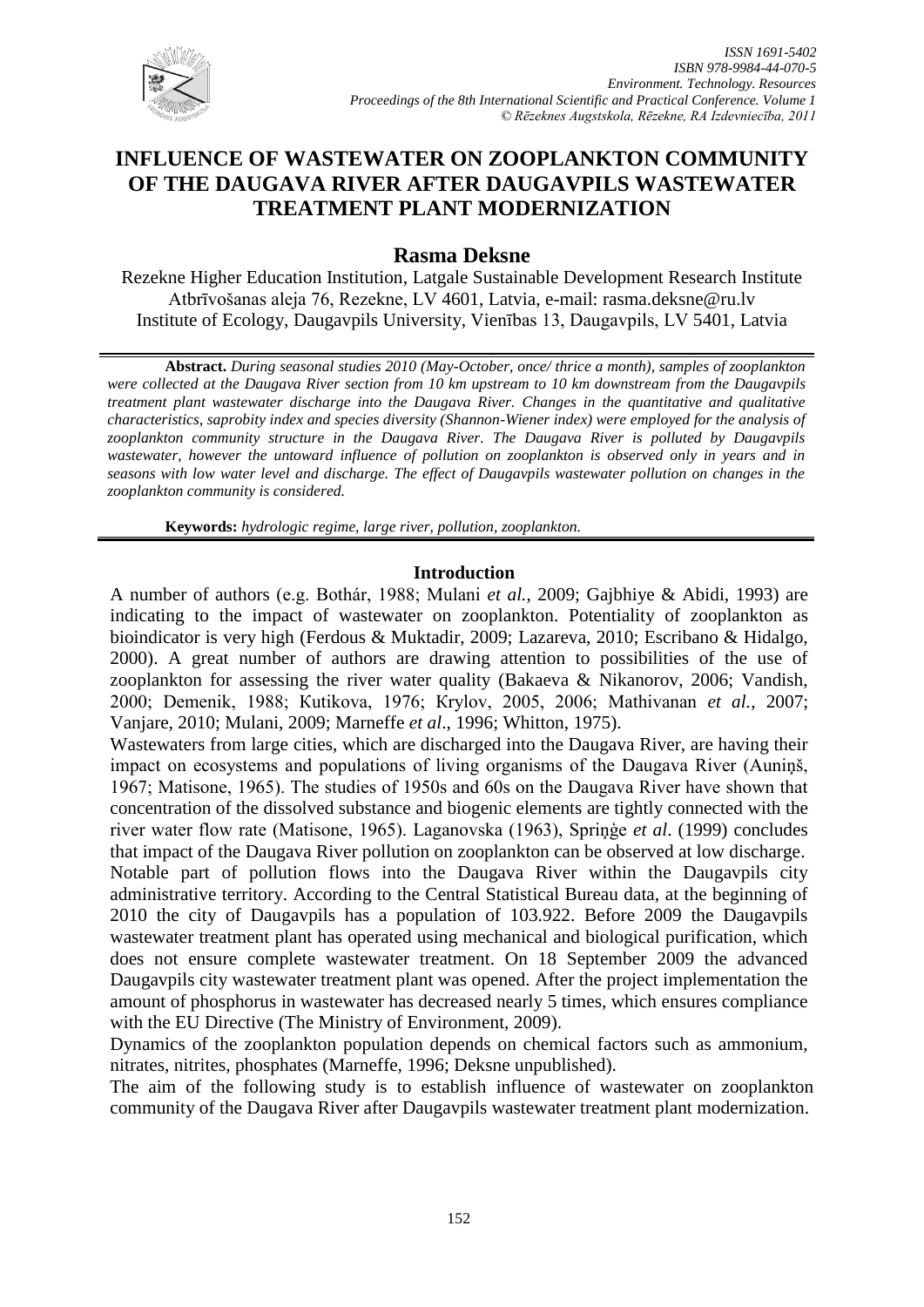## **Materials and methods**

During expeditions to the Krauja – Silupe stretch of the Daugava River (4 sampling sites) in 2010, zooplankton was sampled at the right and left banks, as well as in the middle of the river (Table 1). At this stage the river is relatively shallow, 2-4 m, with low current velocity of 0.1-0.2 m sek $^{-1}$ .

*Table 1.* 

| <b>Sampling site</b>          | Geographic   | Geographic    | 2010                      |  |
|-------------------------------|--------------|---------------|---------------------------|--|
|                               | latitude     | longitude     |                           |  |
| No.16 Krauja (10 km           | 55°54.787'N  | 026°40.059'E  | 16 May, 2 June, 17 June,  |  |
| upstream from discharge of    |              |               | 1 July, 12 July, 30 July, |  |
| the Daugavpils treatment      |              |               | 19 August, 30 August, 16  |  |
| plant wastewater into the     |              |               | October, 30 October       |  |
| Daugava River)                |              |               |                           |  |
| Sūņupe (place for discharge   | 55° 52.628'N | 026° 30.093'E | 17 June, 1 July, 12 July, |  |
| of the Daugavpils treatment   |              |               | 30 July, 19 August, 30    |  |
| plant wastewater into the     |              |               | August, 16 October, 30    |  |
| Daugava River)                |              |               | October                   |  |
| Nr.17 1.5 km downstream of    | 55°53.311'N  | 026°28.401'E  |                           |  |
| discharge of the Daugavpils   |              |               |                           |  |
| treatment plant wastewater    |              |               | 16 May, 2 June, 17 June,  |  |
| into the Daugava River)       |              |               | 1 July, 12 July, 30 July, |  |
| Silupe<br>Nr.18<br>(10)<br>km | 55°57.322'N  | 026°24.271'E  | 19 August, 30 August, 16  |  |
| downstream of discharge of    |              |               | October, 30 October       |  |
| Daugavpils treatment<br>the   |              |               |                           |  |
| plant wastewater into the     |              |               |                           |  |
| Daugava River)                |              |               |                           |  |

## **GPS coordinates of the sampling sites and dates**

Samples of zooplankton were collected by filtering 100 l of river water with the 65-μm meshsized plankton net. Zooplankton individuals smaller than 65 μm in size were not included in this research. Collected samples were fixed in 4% formalin. A *Carl Zeiss* light microscope was used for the analysis of zooplankton; three subsamples (2 ml each) were examined at 100–400 x magnification. The qualitative study was aimed at identification of the Rotifera, Cladocera and Copepoda taxa. All the zooplankton taxa were identified using keys of Kutikova (1970), Borutsky (1960), Manuilova (1964).

Water discharge data were obtained from the company "Latvian Environment, Geology and Meteorology Centre" database.

Species diversity was calculated according to the Shannon-Wiener index (Shannon, 1948; Krebs, 1999). The analysis of similarities across sites and years was carried out using the Renkonen index.

Saprobity index (S) was calculated according to Sladechek's method, using the species – bioindicators' catalogue created by P.Cimdiņš for the Latvian conditions (Cimdiņš *et al.,* 1995).

## **Results and discussion**

During the 2010 studies, 71 taxa were found, among which there were 39 Rotifera*,* 23 Cladocera and 9 Copepoda taxa. 68% of the species found on the examined stretch of the Daugava River were indicator species of saprobity, which is a sufficient amount to consider the river pollution level according to zooplankton. Kutikova (1976) indicates that it is difficult to consider the river saprobity if there are few indicator species of saprobity in the river.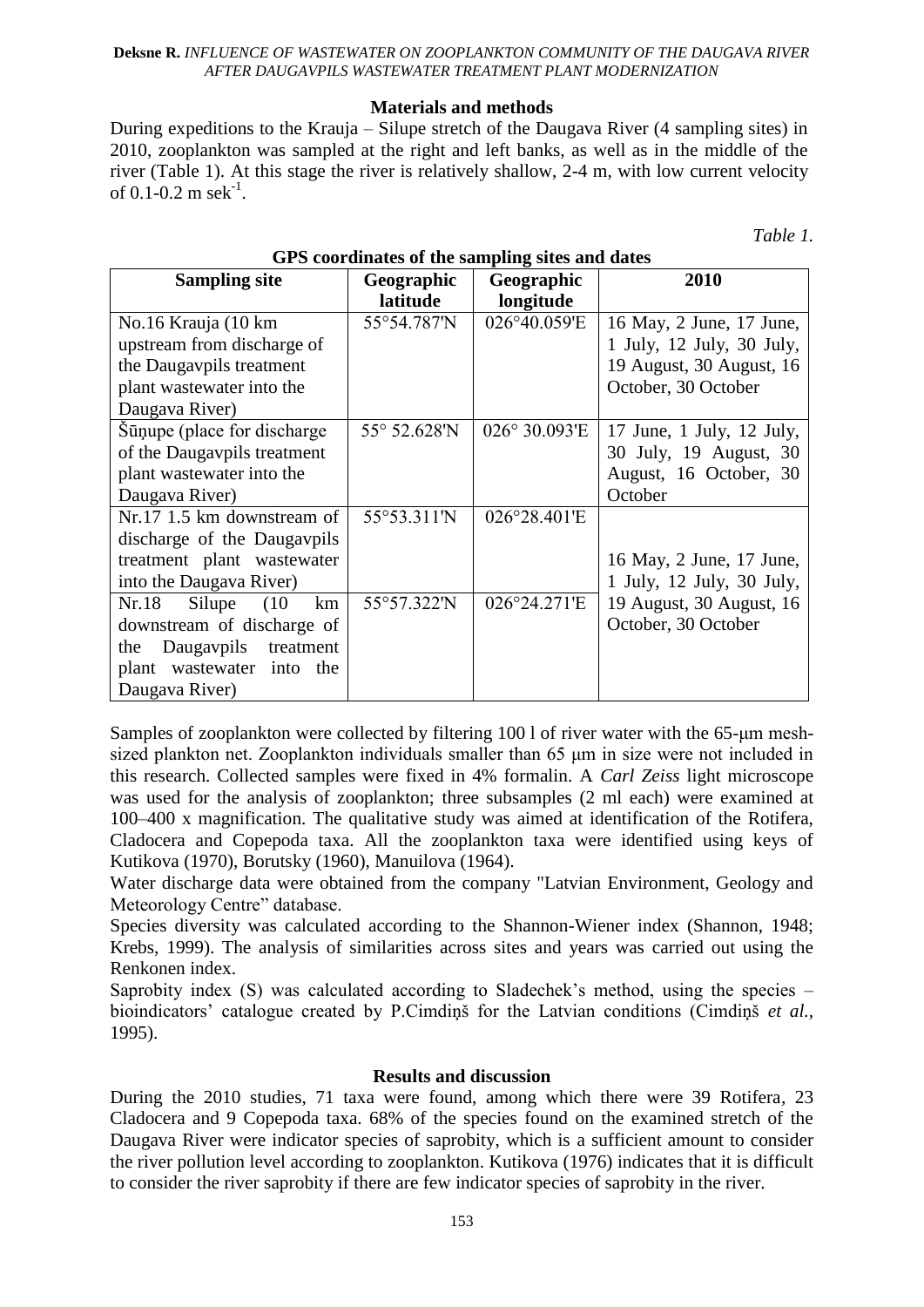During the 2010 research, the maximum discharge as 981 m<sup>3</sup> s<sup>-1</sup> was observed on 15 May, the minimum discharge as 131 m<sup>3</sup> s<sup>-1</sup> on 19 August. During the 2010 vegetation season when the upgraded Daugavpils wastewater purification plant was already operating, the negative impact of wastewater from Daugavpils on the zooplankton was evident in the form of zooplankton abundance decline at the wastewater influx site, established only at the lowest water level (85.05 m.a.s.l.) and flow rate on 19 August (Figure 1). With a slightly higher discharge (up to  $\sim$ 280 m<sup>3</sup> s<sup>-1</sup>) and water level (up to  $\sim$ 85.55 m.a.s.l.), decrease in numbers of zooplankton occurred 1.5 km downstream the place of wastewater discharge.



*Fig. 1.* **Abundance of zooplankton and water level during the 2010 research**

Similar conclusions when the number of zooplankton organisms in the Daugava River downstream of Daugavpils wastewater discharge decreased were made also in August 2008 at the water discharge 125 m<sup>3</sup> s<sup>-1</sup> (Figure 2).

An excessive inflow of biogenic substances into the river is having adverse effect on zooplankton expressed as reduction in terms of species diversity and increase of the Simpson's diversity index (Kononov, 2010). The given research at water level of 85.05 m.a.s.l. has observed reduction in numbers of taxa and the Shannon-Wiener index at the wastewater influx site. Number of taxa decreased from 23 to 2, the Shannon-Wiener index decreased from 7.5 10 km upstream from the Daugavpils wastewater influx site to 2.0 at the wastewater inflow site (Figure 3). When the water level is higher (up to  $\sim 85.55$  m.a.s.l.) in the same way as during the summer of *2008,* reduction in numbers of taxa and the Shannon*-*Wiener index is observed 1.5 km downstream from the wastewater influx site (Skutelis  $\&$ Deksne unpublished).

In 2010, 2009 and 1962 (Škute, 1971), when the water discharge were exceeding  $\sim$ 264 m<sup>3</sup> s<sup>-1</sup>, water level was above 85.55 m.a.s.l., adverse effect of Daugavpils wastewater on the Daugava zooplankton cenoses was not evident (Figure 1, 2, 3, 4).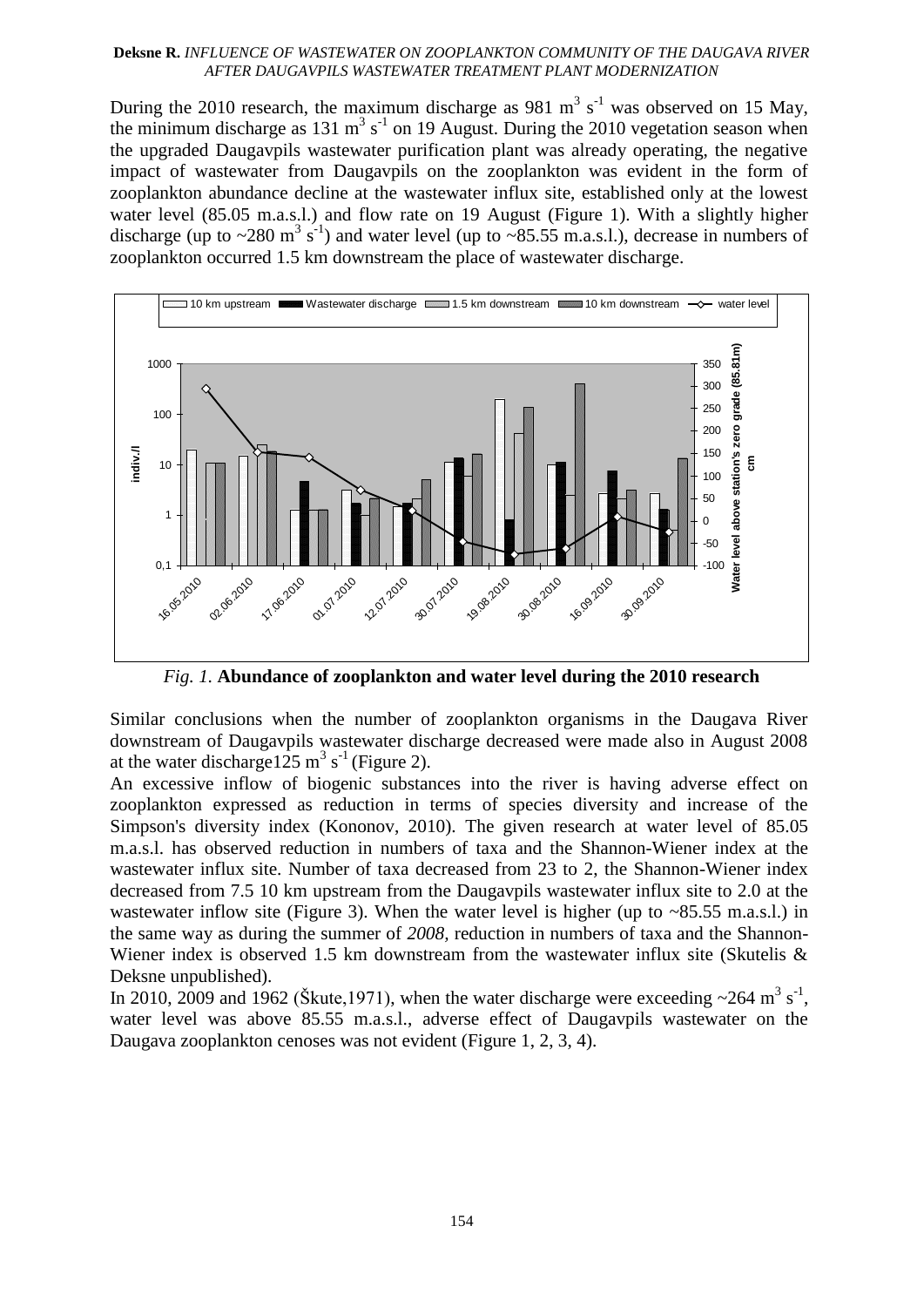**Deksne R.** *INFLUENCE OF WASTEWATER ON ZOOPLANKTON COMMUNITY OF THE DAUGAVA RIVER AFTER DAUGAVPILS WASTEWATER TREATMENT PLANT MODERNIZATION*



*Fig. 2.* **Abundance of zooplankton and water level during summers of 1962, 2008 and 2009**



*Fig. 3*. **Number of zooplankton taxa and the Shannon-Wiener diversity index during the summers of 1962, 2008 - 2010**

In August 2010, like in the summer of 2008, reduction in the zooplankton abundance at the wastewater influx into the Daugava River and 1.5 km downstream from the Daugavpils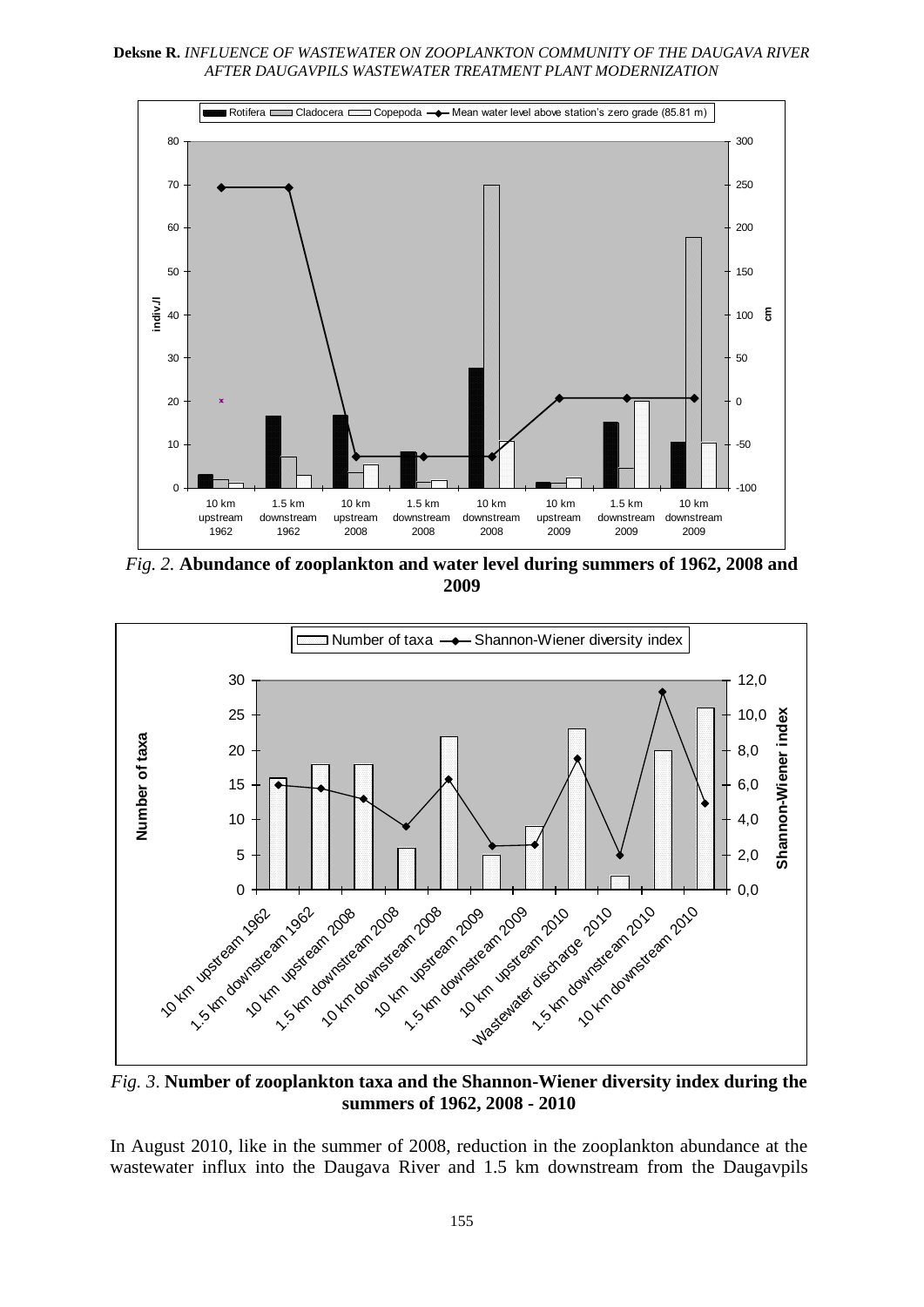wastewater influx site has occurred not only at the expense of dominant species, but also at the expense of reduction or even complete disappearance of the oligosaprobes, at the right bank none of the oligosaprobe species was found, while quantities of  $\beta$  and  $\alpha$ - $\beta$  saprobe organisms increased (Figure 4). In August 2010 at the water level of 85.05 m.a.s.l. saprobity changed from o - saprobity, which describes a slight contamination  $(S = 1.26)$  upstream of Daugavpils wastewater influx site to the β - mezosaprobity, which describes a medium-level pollution  $(S = 2.2)$  at the wastewater influx site (Figure 4). At a higher water level (up to  $\sim$ 85.55 m.a.s.l.) increase of saprobity occurred 1.5 km downstream from the wastewater influx site (Skutelis & Deksne unpublished).



*Fig. 4.* **Percentage distribution of the zooplankton abundance according to saprobity and saprobity index in the summers of 1962, 2008 - 2010**

Zooplankton abundance and species diversity increased 10 km downstream from the Daugavpils wastewater influx site during all years and seasons (Figure 1, 2, 3). At high flow rates, which were observed in the summers of 1962 and 2009, and in the spring, autumn seasons of 2008 and 2010, zooplankton abundance and numbers of taxa increased just 1.5 km downstream from the Daugavpils wastewater influx site. Increase of zooplankton abundance and growth of diversity of species can be explained by the river self-purification processes, in this stretch of the river favorable wastewater dilution area is built up with richly developed bacteria plankton, which is very good feeding base for the development of zooplankton. Favorable condition for development of zooplankton downstream the Šūņupe River is also greater depth of the river with relatively little less stream velocity. Several authors are reporting on the importance of zooplankton in the efficiency of self-cleaning processes (Kutikova, 1976; Bakaeva & Nikonorov, 2006; Ivanova, 1976).

Upon comparison of the zooplankton cenoses on the right bank according to the Renkonen index 10 km upstream and 1.5 km downstream from the Daugavpils wastewater influx site, similarity between these sites was higher in 2009 (72%) than in 2008 (35%) and 2010 (23%) when water levels and flow rates were low, therewith the wastewater dilution degree was low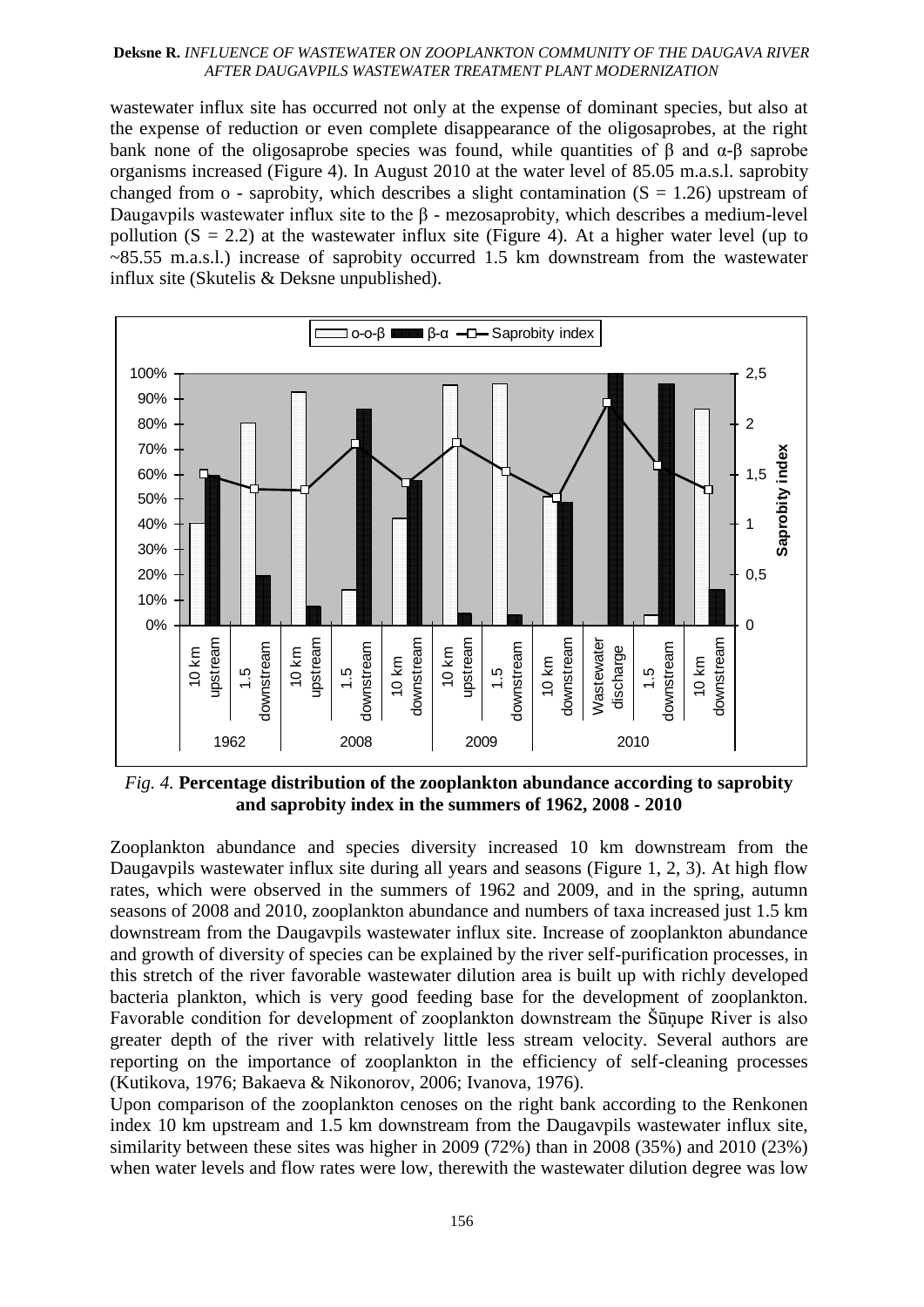and the Daugavpils wastewater adversely affected the cenoses of zooplankton, thus changing the structure of zooplankton upstream and downstream the Daugavpils wastewater influx site (Table 2). When comparing the cenoses of zooplankton in 2008, 2009 and 2010 on the right bank 10 km upstream from the Daugavpils wastewater influx site, the similarity constitutes 58%, 49% and 47%. While the similarity is lower when cenoses are compared 1.5 km downstream from the Daugavpils wastewater influx site, in 2008 and 2009 the similarity is 12% and in 2009 and in 2010 - 26%. When comparing zooplankton cenoses at the same site in 2008 and in 2010 when under the impact of wastewater at low discharge changes in cenoses are taking place, the similarity was higher - 38%. Consequently in 2008 and 2010 when there were low water levels and discharge, under the impact of wastewater there were more considerable changes in the zooplankton structure than in 2009 when the water level was high.

*Table 2.* 

|      |                   | 2008             |                  | 2009            |                   | 2010             |                  |                   |                  |
|------|-------------------|------------------|------------------|-----------------|-------------------|------------------|------------------|-------------------|------------------|
|      |                   | $1.5 \text{ km}$ | $10 \mathrm{km}$ | $10 \text{ km}$ | $1.5 \mathrm{km}$ | $10 \mathrm{km}$ | $10 \mathrm{km}$ | $1.5 \mathrm{km}$ | $10 \mathrm{km}$ |
|      |                   | D                | D                | U               | D                 | D                | U                | D                 | D                |
| 2008 | 10 km U           | 35               | 22               | 58              | 66                | 45               | 49               | 10                | 42               |
|      | $1.5$ km $D$      |                  | 14               | 8               | 12                | 17               | 8                | 38                | 15               |
|      | $10 \text{ km}$ D |                  |                  | 10              | 33                | 43               | 50               | 19                | 43               |
| 2009 | 10 km U           |                  |                  |                 | 72                | 33               | 47               | $\theta$          | 10               |
|      | $1.5$ km $D$      |                  |                  |                 |                   | 58               | 33               | 26                | 13               |
|      | $10 \text{ km}$ D |                  |                  |                 |                   |                  | 12               | 9                 | 46               |
| 2010 | 10 km U           |                  |                  |                 |                   |                  |                  | 23                | 18               |
|      | $1.5$ km $D$      |                  |                  |                 |                   |                  |                  |                   | 15               |

**Establishment of similarity according to the Renkonen index**

 $U =$  upstream from discharge of the Daugavpils wastewater into the Daugava River;

 $D =$  downstream from discharge of the Daugavpils wastewater into the Daugava River.

However, it is recalled that the zooplankton dynamics depends not only on pollution and trophic status, but also on other factors (Гришанков & Степанова, 2009; Deksne unpublished).

### **Conclusions**

Daugavpils wastewaters pollute the Daugava River, however the adverse effects of pollution on zooplankton are exposed only in years and in seasons when water level (<85.55 m.a.B.s.l.) and discharge  $(<264 \text{ m}^3 \text{ s}^{-1})$  is low. Also after modernization of the Daugavpils wastewater treatment plant the wastewater discharged into the Daugava River are affecting the zooplankton cenosis. The adverse effect of wastewater is expressed as decrease in the total abundance of zooplankton organisms, taxa and species diversity, increase of saprobity.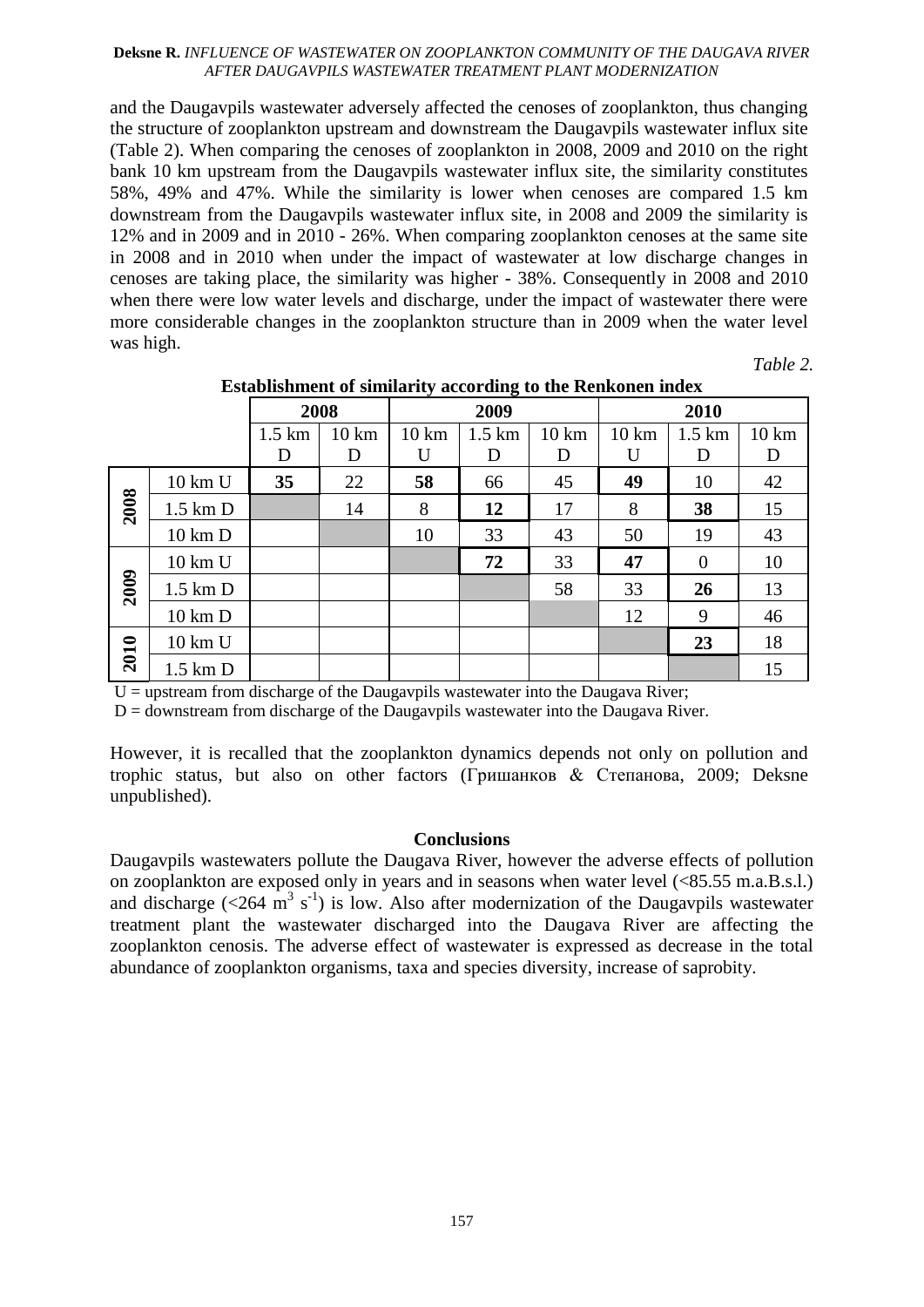#### **Acknowledgement**







This work has been supported by the European Social Fund within the Project «Support for the implementation of doctoral studies at Daugavpils University» Agreement Nr. 2009/0140/1DP/1.1.2.1.2/09/IPIA/VIAA/015

#### **References**

- 1. Auniņš E. A., 1963. Calculation of ionic-salt run-off and the agrgression of water in the Daugava River. *In:* Kumsare A. J. (ed.), Hydrobiology and ichthyology of inland waterbodies in the Baltic states, Latvian SSR Academy of Sciences, Riga, 31-46. [Aуниньш Э.А., 1967. Расчѐт ионно–солевого стока и агрессивности воды р. Даугавы. в кн.: А.Я. Кумсаре (Ред.).Гидробиология и ихтиология внутренних водоѐмов Прибалтики. Рига: Тр. Ин-та биол. АН Латв. ССР, 31–46].
- 2. Bakaeva E. N. and Nikanorov A. M., 2006. Hydrobionts for the assessment of water quality, Institute of Water Problems, RAS, Nauka, Moscow, 239 p. [Бакаева Е. Н., Никаноров А. М., 2006. Гидробионты в оценке качества вод суши, Москва: Наука, 239 c.].
- 3. Bothár A., 1988. Results of long-term zooplankton investigations in the River Danube, Hungary. *Verhandlung Internationale Vereinigung Limnologie., 23*, 1340–1343.
- 4. Borutsky E. V., 1960. Key to identification of wild freshwater crawfish of the USSR and contiguous countries from fragments in fish intestines, Academy of Sciences of the USSR, Moscow, 218 p. [Боруцкий Е. В., 1960. Определитель свободноживущих пресноводных веслоногих раков СССР и сопредельных стран по фрагментам в кишечниках рыб. Москва: Изд-во АН СССР, 218 c.].
- 5. Cimdiņš P., Druvietis I., Liepa R., Parele E., Urtane L. and Urtans A., 1995. Latvian catalogue of indicator species of freshwater saprobity. *Proceedings of the Latvian Academy of Sciences.*, *1/2*, 122-133.
- 6. Demenik A.L., 1988. Turners as a component of zooplankton communities of rivers' ecosystems, VINITI, Minsk, 54 p. [Деменик А.Н., 1988. Коловратки как компонент сообщества зоопланктона речных экосистем. Деп. № 334-В88 (ВИНИТИ): Mинck, 54 с.].
- 7. Escribano R. and Hidalgo P., 2000. Spatial distribution Spatial distribution of copepods in the north of the Humboldt Current region off Chile during coastal upwelling. *Journal of the Marine Biological Association of the UK.*, *80,* 283-290.
- 8. Ferdous Z. and Muktadir A.K.M., 2009. A *Review*: Potentiality of Zooplankton as Bioindicator. *Applied Sciences, 6(10),* 1815-1819.
- 9. Gajbhiye S.N. and Abidi S.A.H., 1993. Zooplankton distribution in the polluted environment around Bombay. *Environmental Impact on Aquatic and Terrestrial Habitats, Ed. by: Agrawal, V.P., Abidi, S.A.H., Verma, G.P.* 127-142p.
- 10. Ivanova M.B., 1976. Experience of participation of planktonic creatures in selfpurifying processes (on the example of zooplankton from the shores of the Izhora River). *In:* Skarlato O.A. (ed.), Hydrobilogical bases of water selfpurifying, Institute of Zoology, Leningrad, 36-42. [Иванова М. Б., 1976б. Опыт оценки участия планктонных животных в процессах самоочищения воды (на примере зоопланктона прибрежных учатков р. Ижоры). *В кн:* Гидробиологические основы самоочищения вод., Ленинград: Зоолог. институт АН СССР, 36-42].
- 11. Kononova O.N., 2010. Zooplankton of the Vichegda River tributaries with different degrees of anthropogenic load. Theses from Reports of the IV International Conference "Contemporary Problems of Hydroecology", Saint Petersburg. 89 p. [Кононова О.Н. 2010., Зоопланктон притоков реки Bычегды с различной степенью антропогенной нагрузки. Тезизы докладов IV международной конференции "Современные проблемы гидроэкологии", С.-Петербург. 89 c.]
- 12. Krebs J. C., 1999. Ecological Methodology. Second Edition, Addison Wesley Longman, Melno Park, California, USA, 620 p.
- 13. Krylov A. V., 2005. Zooplankton in plain rivers, Nauka, Moscow, 263 p. [Крылов, А. В. 2005. Зоопланктон равниных малых рек. Москва: Наука, 263 c.].
- 14. Krylov A.V., 2006. The changes in trophical structure of zooplankton water flow due to environmental factors. *In:* Rumjancev V.A. and Trifonova I.S. (eds), Report thesis in the International conference Bioindication in monitoring of freshwaters' ecosystems, St. Petersburg, 81-85 p. [Крылов, А. В., 2006. Изменения трофической структуры зоопланктона водотоков при влиянии ключевых факторов среды. Отв. ред. В.А. Румянцев, И.С. Тезисы докладов Международной конференции "Биоиндикация в мониторинге пресноводных экосистем" Спб., Санкт-Петербург, 81-85].